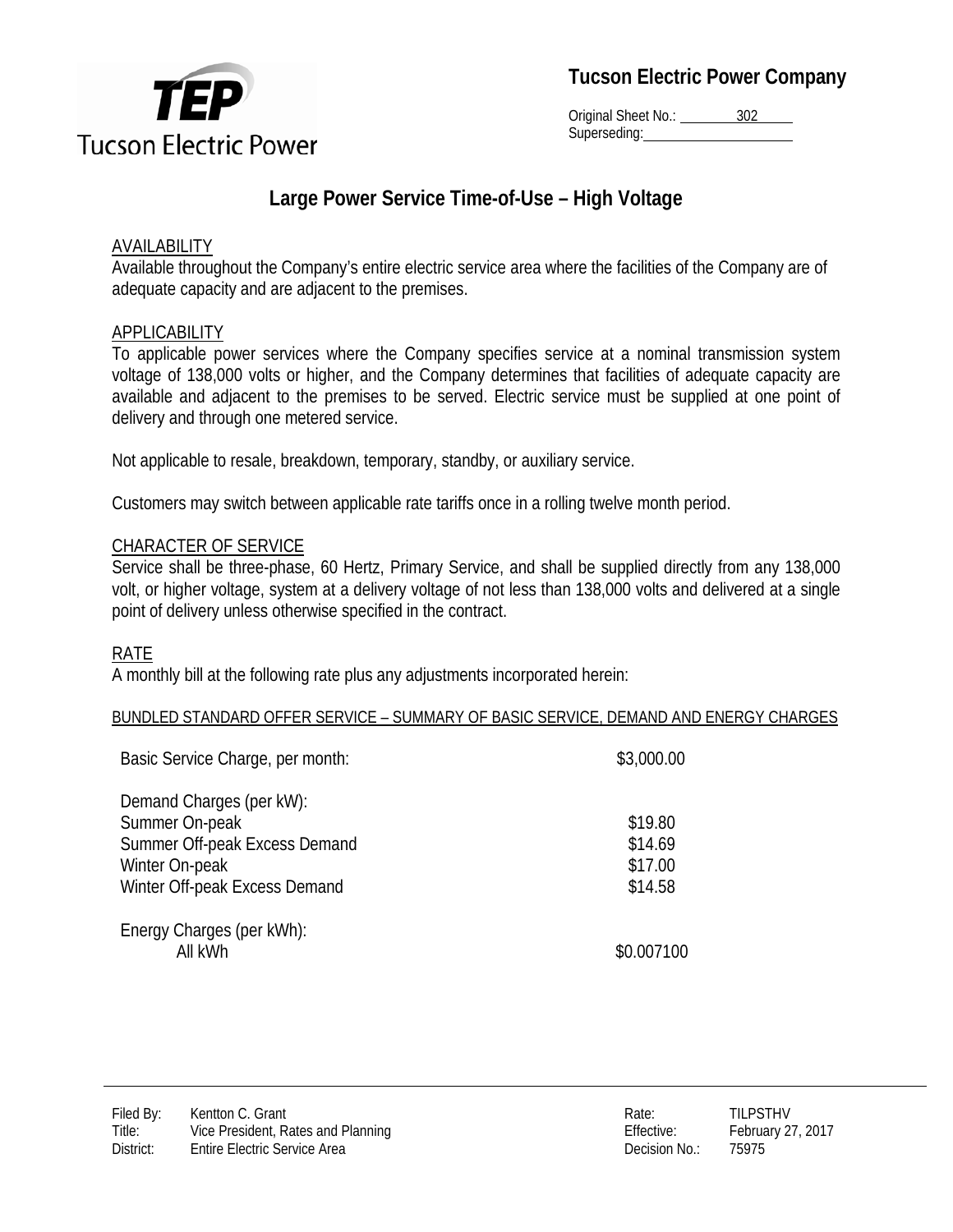

**Tucson Electric Power Company**

Original Sheet No.: 302 - 1 Superseding:

| Power Supply Charges (per kWh)                                                                                 | Summer            | Winter            |  |
|----------------------------------------------------------------------------------------------------------------|-------------------|-------------------|--|
|                                                                                                                | (May – September) | (October – April) |  |
| Base Power On-Peak                                                                                             | \$0.051300        | \$0.032880        |  |
| Base Power Off-Peak                                                                                            | \$0.024990        | \$0.024890        |  |
| Purchased Power and Fuel Adjustment Clause (PPFAC): The Base Power Supply Charge shall be subject to a per kWh |                   |                   |  |

adjustment in accordance with Rider-1 to reflect any increase or decrease in the cost to the Company for energy either generated or purchased above or below the base cost of purchased power and fuel.

#### TIME-OF-USE TIME PERIODS

The Summer On-Peak period is 2:00 p.m. to 8:00 p.m., Monday through Friday (excluding Memorial Day, Independence Day, and Labor Day).

The Winter On-Peak periods are 6:00 a.m. - 10:00 a.m. and 5:00 p.m. - 9:00 p.m., Monday through Friday (excluding Thanksgiving Day, Christmas Day, and New Year's Day).

All other hours are Off-Peak. If a holiday falls on Saturday, the preceding Friday is designated Off-Peak; if a holiday falls on Sunday, the following Monday is designated Off-Peak.

#### BILLING DEMAND

The monthly On-Peak billing demand shall be the greatest of the following:

- 1. The greatest measured 15-minute interval demand read of the meter during the on-peak hours of the billing period;
- 2. 75% of the greatest on-peak period billing demand used for billing purposes in the preceding 11 months;
- 3. The contract capacity or 10,000 kW, whichever is greater

Additionally, the monthly Off-Peak Excess demand shall be the greatest measured 15-minute interval demand read of the meter during the off-peak hours of the billing period that is in excess (i.e. positive incremental amount above) of 150% of that billing period's On-Peak measured demand.

#### PRIMARY SERVICE

The above rate is subject to Primary Service and Metering. The Customer will provide the entire distribution system (including transformers) from the point of delivery to the load. The energy and demand shall be metered on primary side of transformers.

The Customer agrees to maintain, as nearly as practicable, a unity power factor. In the event that the Customer's power factor for any billing month is less than ninety-five percent (95%), an adjustment shall be applied to the bill as follows: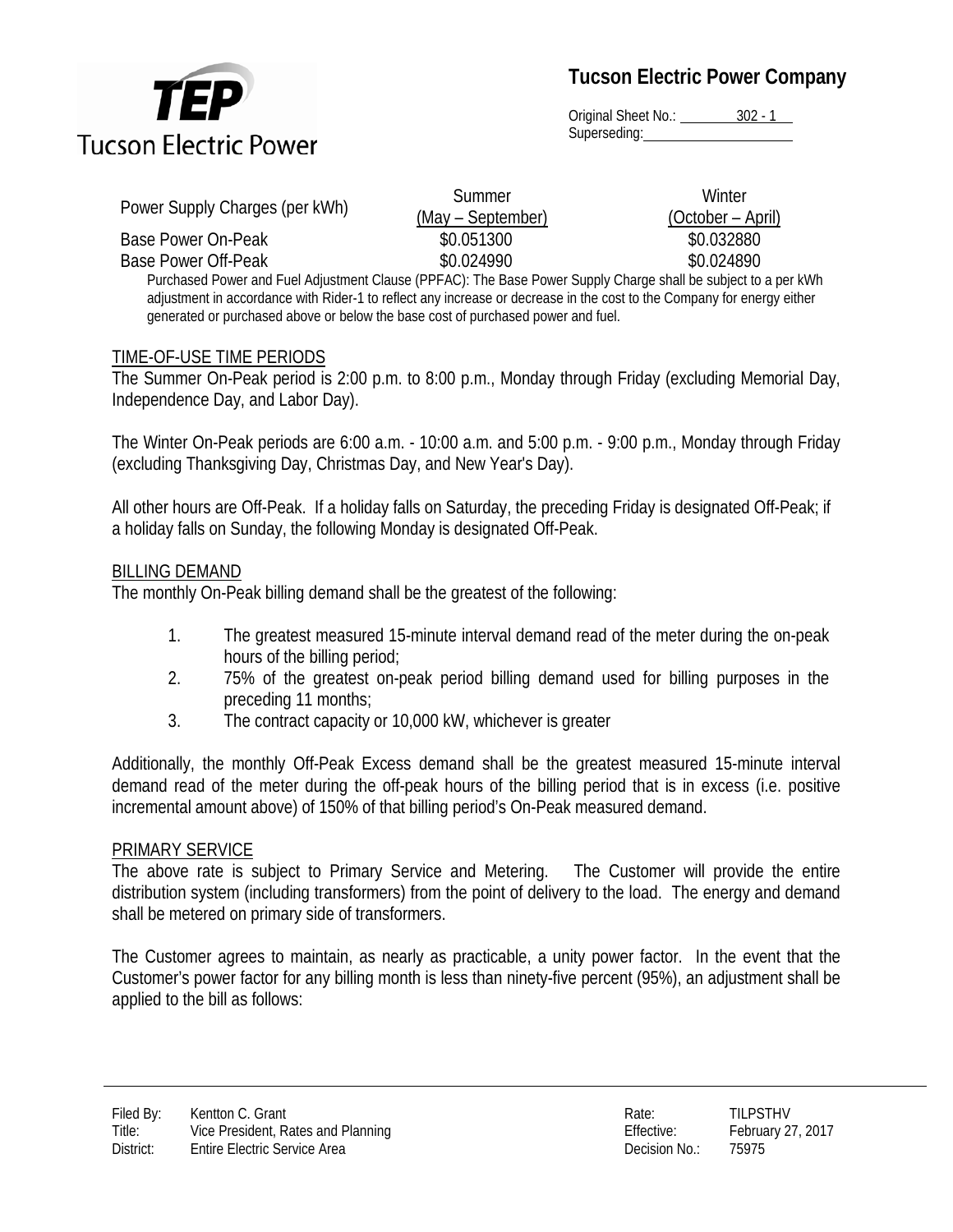

Original Sheet No.: 302 - 2 Superseding:

# POWER FACTOR ADJUSTMENT

(Maximum Demand / (.05 + PF) - Maximum Demand) x Demand Charge Where Maximum Demand is the highest measured fifteen (15) minute demand in kilowatts during the billing period.

# POWER FACTOR

- 1. The Company may require the Customer by written notice to either maintain a specified minimum lagging power factor or the Company may after thirty (30) days install power factor corrective equipment and bill the Customer for the total costs of this equipment and installation.
- 2. In the case of apparatus and devices having low power factor, now in service, which may hereafter be replaced, and all similar equipment hereafter installed or replaced, served under general commercial schedules, the Company may require the Customer to provide, at the Customer's own expense, power factor corrective equipment to increase the power factor of any such devices to not less than ninety (90) percent.
- 3. If the Customer installs and owns the capacitors needed to supply their reactive power requirements, then the Customer must equip them with suitable disconnecting switches, so installed that the capacitors will be disconnected from the Company's lines whenever the Customer's load is disconnected from the Company's facilities.
- 4. Gaseous tube installations totaling more than one thousand (1,000) volt-amperes must be equipped with capacitors of sufficient rating to maintain a minimum of ninety percent (90%) lagging power factor.
- 5. Company installation and removal of metering equipment to measure power factor will be at the discretion of the Company.

## DIRECT ACCESS

A Customer's Direct Access bill will include all unbundled components except those services provided by a qualified third party. Those services may include Metering (Installation, Maintenance and/or Equipment), Meter Reading, Billing and Collection, Transmission and Generation. If any of these services are not available from a third party supplier and must be obtained from the Company, the rates for Unbundled Components set forth in this tariff will be applied to the customer's bill.

### FOR DIRECT ACCESS: ARIZONA INDEPENDENT SCHEDULING ADMINISTRATOR (AZISA) CHARGE

A charge per kWh shall, subject to FERC authorization, be applied for costs associated with the implementation of the AZISA in Arizona.

## TEP STATEMENT OF CHARGES

For all additional charges and assessments approved by the Arizona Corporation Commission see the TEP Statement of Charges which is available on TEP's website at www.tep.com.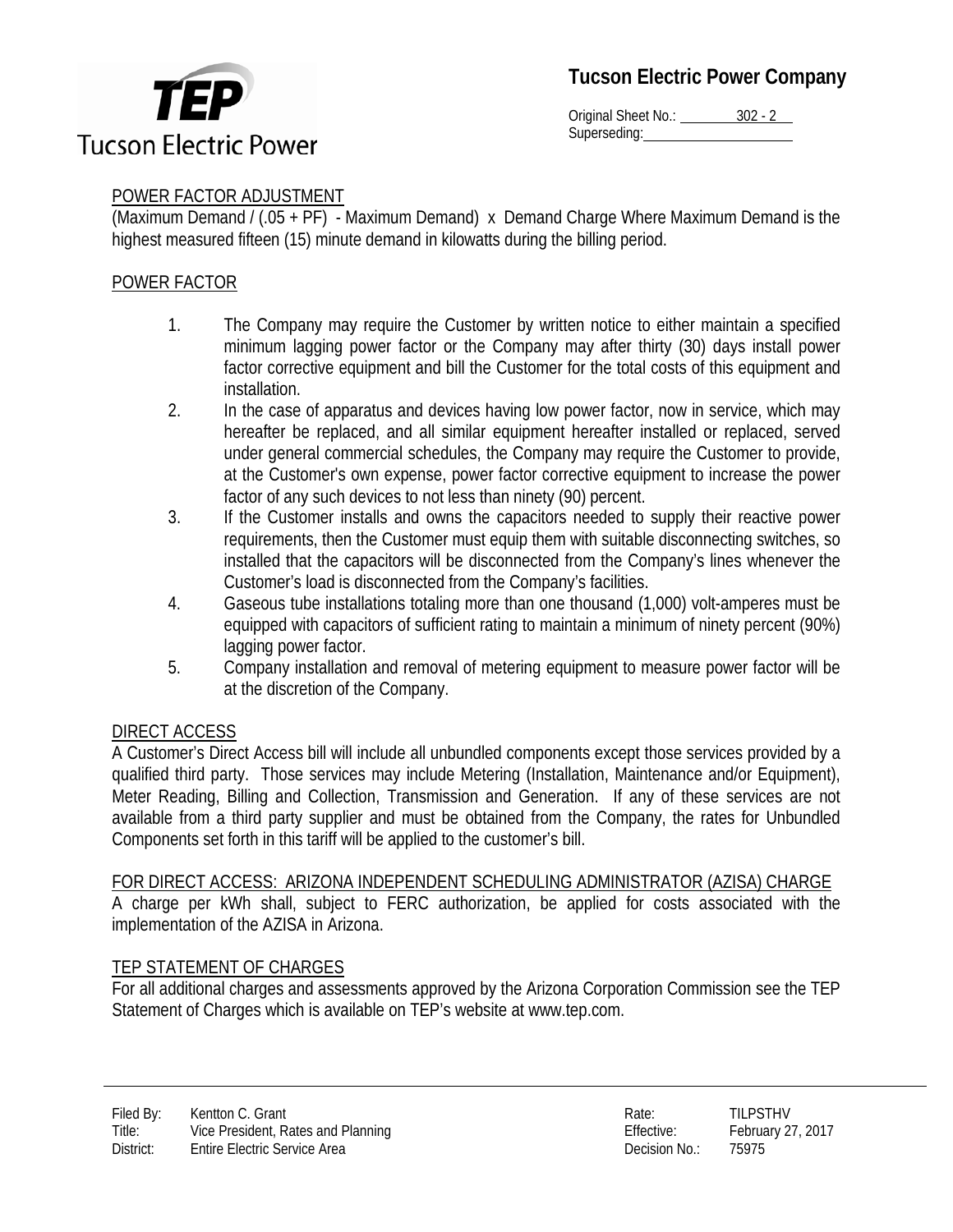



Original Sheet No.: 302 - 3 Superseding: Web and the Superseding:

# TAX CLAUSE

To the charges computed under the above rate, including any adjustments, shall be added the applicable proportionate part of any taxes or governmental impositions which are or may in the future be assessed on the basis of gross revenues of the Company and/or the price or revenue from the electric energy or service sold and/or the volume of energy generated or purchased for sale and/or sold hereunder.

### RULES AND REGULATIONS

The standard Rules and Regulations of the Company as on file with the Arizona Corporation Commission shall apply where not inconsistent with this rate.

### ADDITIONAL NOTES

Additional charges may be directly assigned to a customer based on the type of facilities (e.g., metering) dedicated to the customer or pursuant to the customer's contract, if applicable. Additional or alternate Direct Access charges may be assessed pursuant to any Direct Access fee schedule authorized.